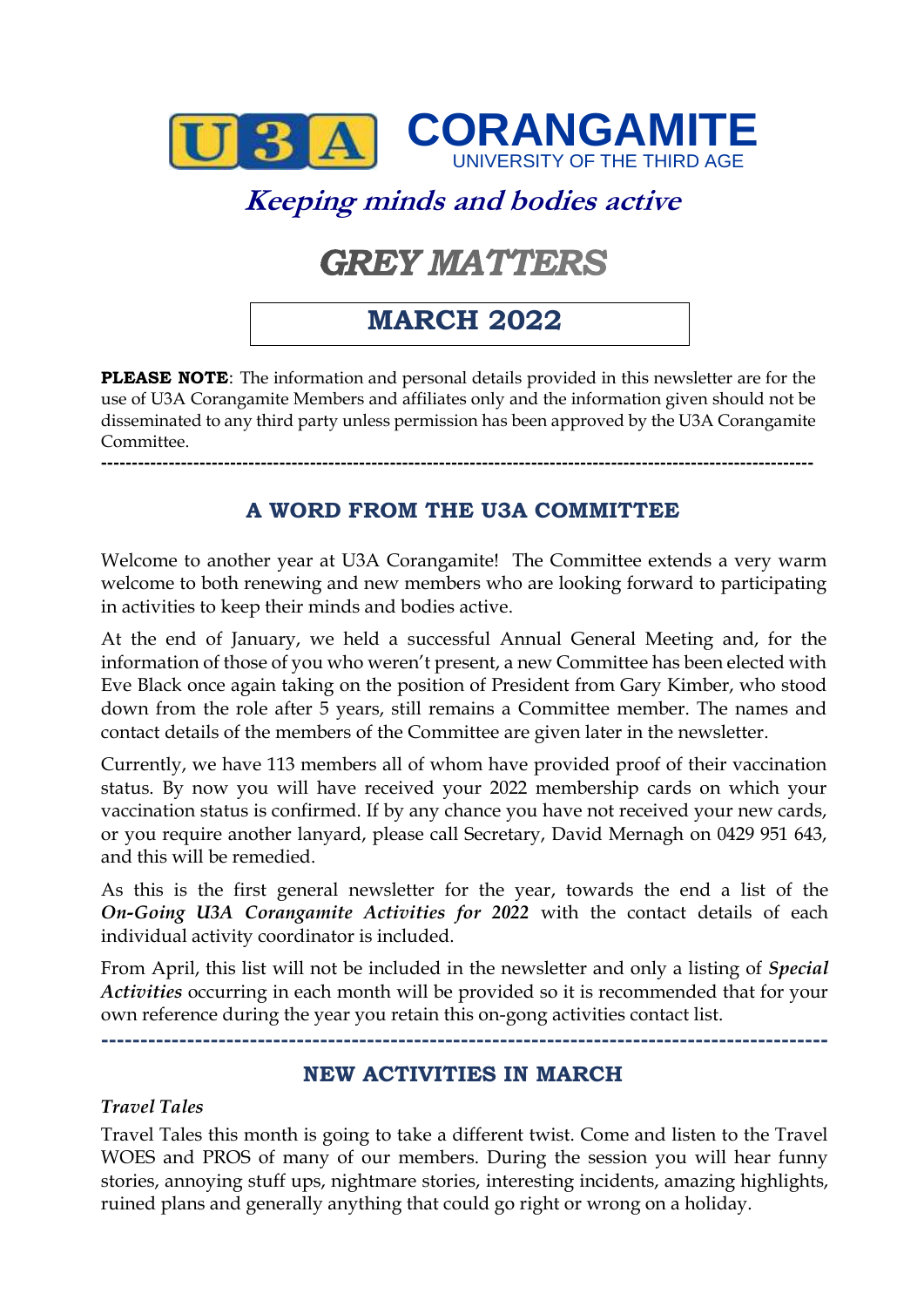The Kimbers have experienced some of the above and will start the afternoon off. We'd love anyone else attending who has something to contribute to share a story as well. Definitely no obligation!

If you'd love to just come along and listen to others then that is totally fine. It should be a fun, entertaining and maybe even a nightmarish afternoon!

To register contact Marilyn Kimber on 0437 584 998

*Bike Ride:* 2nd March - Terang to Noorat along the trail, stop at 'The Shed' for refreshment return to Terang distance of 10km. Start time 10.30 approx. with finish @ midday. Meet at Church on Thomson St/Burkes Road.

*Hike*: 9<sup>th</sup> March - Merritts Road to Trestle Bridge at Curdies along the Rail Trail, distance of 5km each way - there are 5 creek crossings along the way with short steep climbs on either side, otherwise a fairly flat track although some rough bits along the way. Takes up to 1 .5 hours each way. BYO snacks & drinks. A possible one-way car shuttle is available back to start, please advise me if wanted. Hiking poles could be useful if you have them. Start time 10.30am Meet at rail trail crossing on Merritts Road.

To register for bike ride and hike contact Helen James on 0409 438 044

#### *Movie Matinee*

The movie matinee in March at the Commercial Hotel, Terang is "*Charlie and Boots*", an Aussie comedy starring Shane Jacobsen and Paul Hogan.

To register contact Gary Kimber on 0439 079 098

#### *Creative Memories*

Timboon Hall, Thursday 3rd March.

Although not a U3A sanctioned event, it could become one in the future as it is of interest to many members. Carmel Onderwater 0439 609 931 is the coordinator [carmel.onderwater@bigpond.com](mailto:carmel.onderwater@bigpond.com) 

Carmel charges \$10 and the session is usually from 10.00am – 3.00pm.

BYO lunch. Participants can purchase albums etc. from her at the session

# **CHANGE TO CURRENT ACTIVITIES**

#### *Let's Do Coffee and Books @ Cobden*

This activity is having a facelift and is looking for more avid readers to join our chat about books and enjoy afternoon tea. At the first session, it was agreed to focus on themes for each session and bring along a book; the first theme will be "*The Outback*". It could be a book about any outback area in the world. Other themes the group may consider include: The Sea, Romance, Australian History, Ireland, USA, England, Someone/Something Famous, War, Education, Children, Detectives, Mystery, Religion, Music, Medicine, Sport, Country Towns. If you join you might like to provide other themes. Interested? Contact Gary Kimber on 0439 079 098.

#### *Crafternoon @ Cobden*

Unfortunately, this activity has been cancelled due to lack of interest.

#### *Pop-Up Books @ Derrinallum*

Cancelled on 23rd February and now combined with Playing Card Display @ Derrinallum on Wednesday 23rd March @ 1.30pm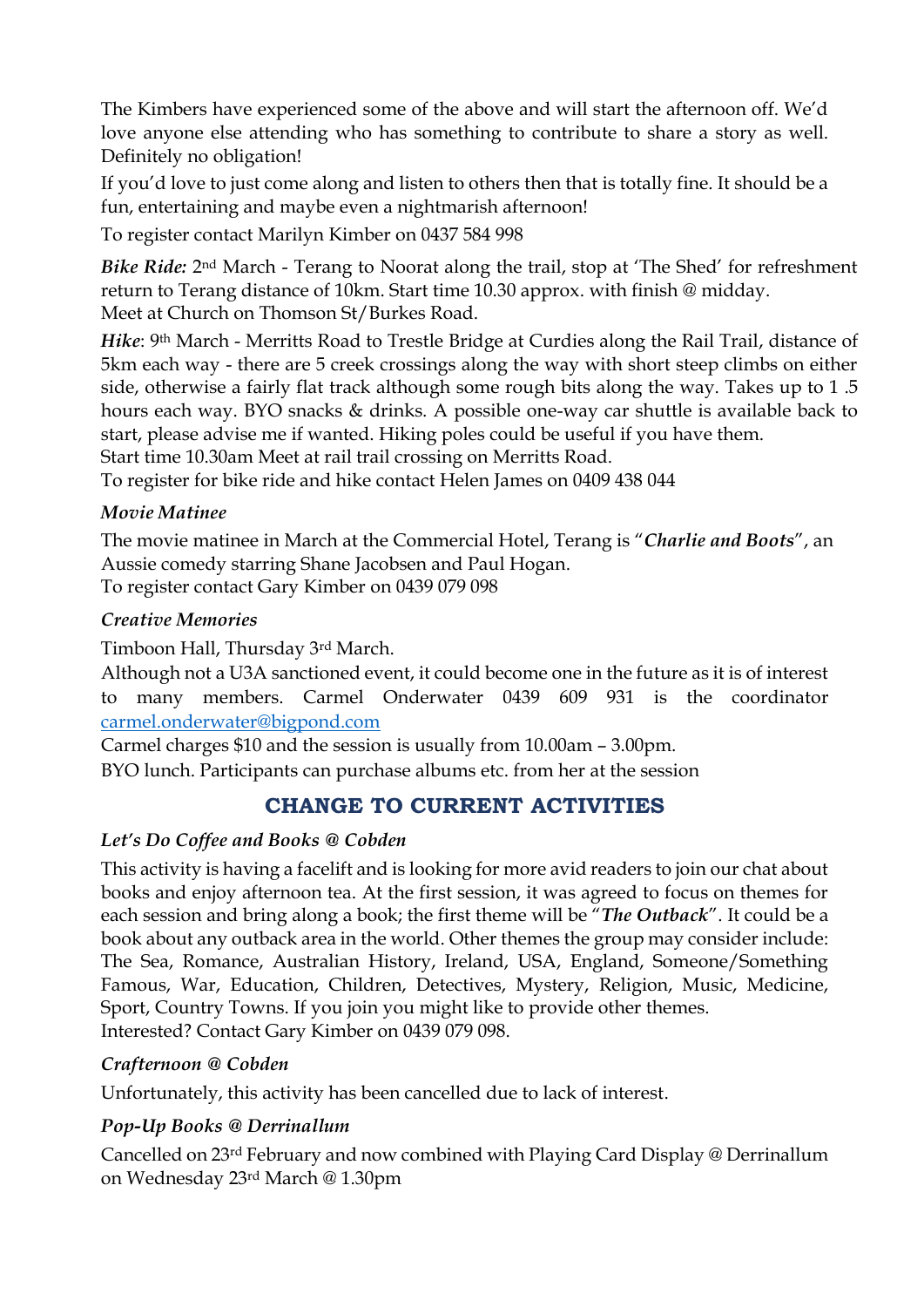#### **WHAT'S ON IN MARCH & APRIL**

Make sure to check the activities calendar and list below to see what great events are being held during March & April

For further information contact us via e-mail[: u3acorangamite@gmail.com](mailto:u3acorangamite@gmail.com)

**OR**

U3A Corangamite website: [https://u3acorangamite.org.au](https://u3acorangamite.org.au/)

**---------------------------------------------------------------------------------------------** 

### **U3A CORANGAMITE COMMITTEE 2022**

| <b>U3A EXECUTIVE</b>        |              |                             |
|-----------------------------|--------------|-----------------------------|
| Eve Black: President        | 5592 5333    | mountnoorat@outlook.com     |
| Helen James: Vice-President | 0409 438 044 | thejamesclan@westvic.com.au |
| David Mernagh: Secretary    | 0429 951 643 | ormondboys@ozemail.com.au   |
| Linda Castaldo: Treasurer   | 0438 457 825 | lindacast55@hotmail.com     |
| <b>GENERAL COMMITTEE</b>    |              |                             |
| Gary Kimber                 | 0439 079 098 | gazzmazz3@gmail.com         |
| Dominque Fowler             | 0438 918 337 | djfowler44@gmail.com        |
| <b>Sue McInnes</b>          | 0428 230 244 | jitarning5@bigpond.com      |
| Maureen O'Connor            | 0429 724 011 | willowglenretreat@gmail.com |
| <b>Heather Petrie</b>       | 0408 401 562 | petrie351@gmail.com         |
| Dallas Petrie               | 0427 401 562 | dpetrie351@gmail.com        |

Please feel free to contact any member of the Committee if you have any issue you would like the committee to consider.

-------------------------------------------------------------------------------------------------------------------------------------------

#### **We are proudly supported by the Cobden & Camperdown Community Banks (Bendigo Bank) and Helloworld Travel**



**Community Bank® Branch** and Camperdown branch



**Helloworld Travel Camperdown** 185 Manfold Street Campachan WC 1260 A (33) 5593 1495 | Examperdown@heloworld.com.as |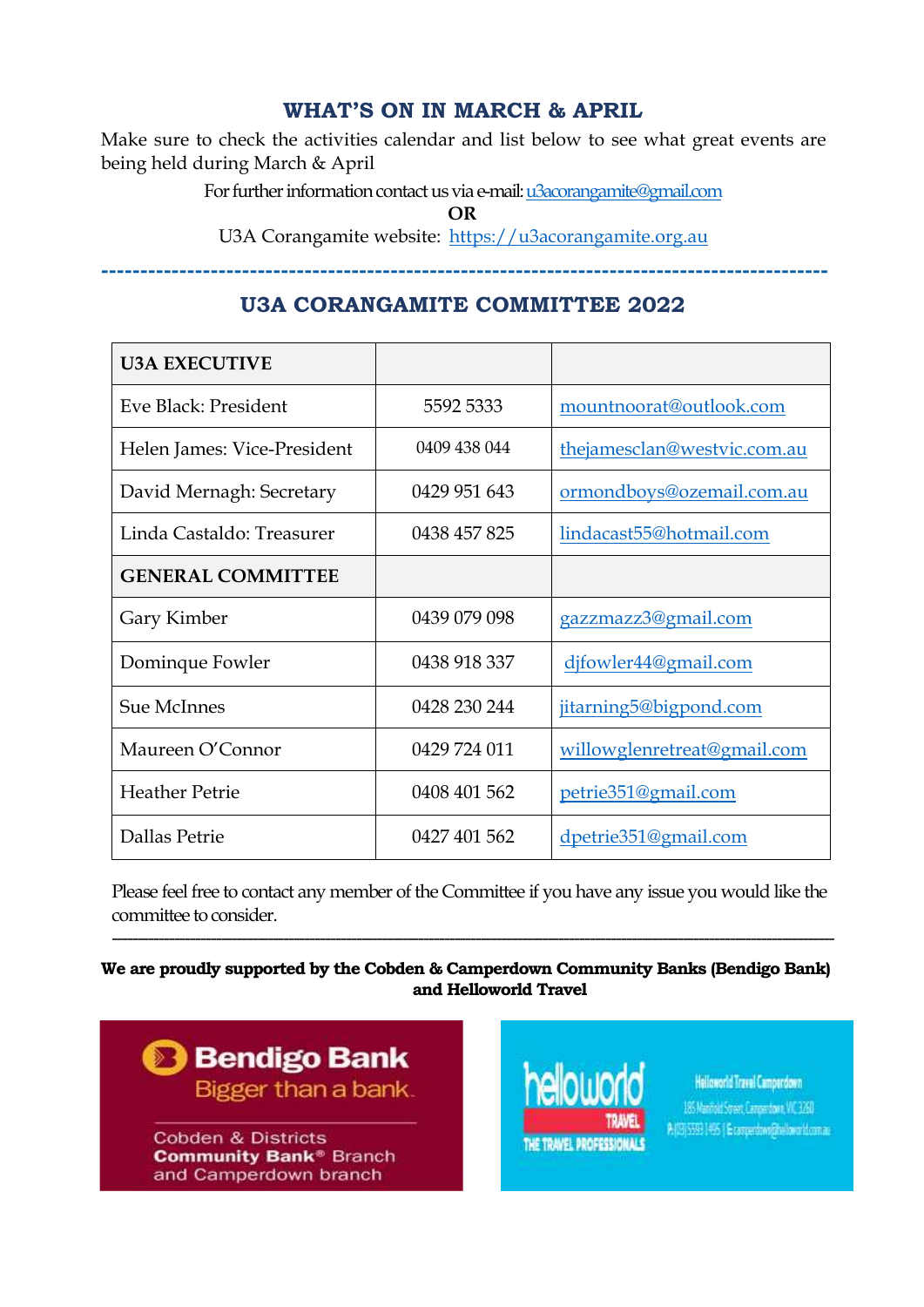|    |    |                                                                                                                                        | <b>MARCH</b>                                                                             |                                                                                                                                                                        |                                                                                                       |                                                                                            |
|----|----|----------------------------------------------------------------------------------------------------------------------------------------|------------------------------------------------------------------------------------------|------------------------------------------------------------------------------------------------------------------------------------------------------------------------|-------------------------------------------------------------------------------------------------------|--------------------------------------------------------------------------------------------|
|    |    |                                                                                                                                        | Tue 01<br>China Painting: Lismore<br>@1.30pm                                             | Wed 02<br>Bike Ride: @ 10.30am<br>Terang - Noorat<br>Singing: Cobden @ 1.30pm<br>China Painting: Lismore<br>@1.30pm                                                    | Thurs 03<br>Current Affairs: Cobden<br>@1.30pm                                                        | Fri 04<br>Mah-jong: Cobden<br>@10.00am                                                     |
| 05 | 06 | Mon 07<br>Mindfulness: Scotts Creek<br>@9.00am<br>Mah-jong:<br>+Timboon@10.00am<br>+ Derrinallum @ 1.30pm<br>Scrabble: Cobden @ 1.30pm | Tue 08<br>Appy Hours: Cobden<br>@10.00am<br>China Painting: Lismore<br>@1.30pm           | Wed 09<br>Hike: @10.30am<br>Merritts Road/Trestle Bridge<br>Cribbage: Cobden @ 1.30pm<br>China Painting: Lismore<br>@1.30pm                                            | Thurs 10<br>Defibrillator/CPR Use &<br>Refresher: Cobden@<br>2.30 <sub>pm</sub>                       | <b>Fri 11</b><br>Mah-jong: Cobden<br>@10.00am                                              |
| 12 | 13 | Mon 14<br>Labor Day Public<br>Holiday                                                                                                  | Tue 15<br>U3A Committee Meeting:<br>Cobden @1.30pm<br>China Painting: Lismore<br>@1.30pm | <b>Wed 16</b><br>Singing: Cobden @1.30pm<br>Sundae School: Timboon<br>@1.30pm<br>China Painting: Lismore<br>@1.30pm                                                    | Thurs 17<br>Mini Golf: Cobden<br>@10.00am<br>Movie Matinee: Terang<br>@12 noon<br>"Charlie and Boots" | Fri 18<br>Mah-jong: Cobden<br>@10.00am<br>Friday Forum: Cobden<br>Senior Citizens @ 1.30pm |
| 19 | 20 | Mon 21<br>Mindfulness: Scotts Creek<br>@9.00am<br>Mah-jong:<br>+Timboon@10.00am<br>+ Derrinallum @ 1.30pm<br>Scrabble: Cobden @ 1.30pm | Tue 22<br>Appy Hours: Cobden<br>@10.00am<br>China Painting: Lismore<br>@1.30pm           | Wed 23<br>Croquet: Terang @ 1.00pm<br>Playing Cards Display/Pop<br>Up Books: Derrinallum<br>@1.30pm<br>Cribbage: Cobden @ 1.30pm<br>China Painting: Lismore<br>@1.30pm | Thurs 24<br>Mah-jong: Terang @ 1.30pm<br>Scrabble: Terang @ 1.30pm                                    | Fri 25<br>Mah-jong: Cobden<br>@10.00am<br>Travel Tales: Cobden Senior<br>Citizens @ 1.30pm |
| 26 | 27 | Mon 28<br>Mindfulness: Scotts Creek<br>@9.00am<br>Mah-jong:<br>+Timboon@10.00am<br>+ Derrinallum @ 1.30pm                              | Tue 29<br>China Painting: Lismore<br>@1.30pm                                             | Wed 30<br>China Painting: Lismore<br>@1.30pm                                                                                                                           | Thurs 31                                                                                              | Fri 01 April                                                                               |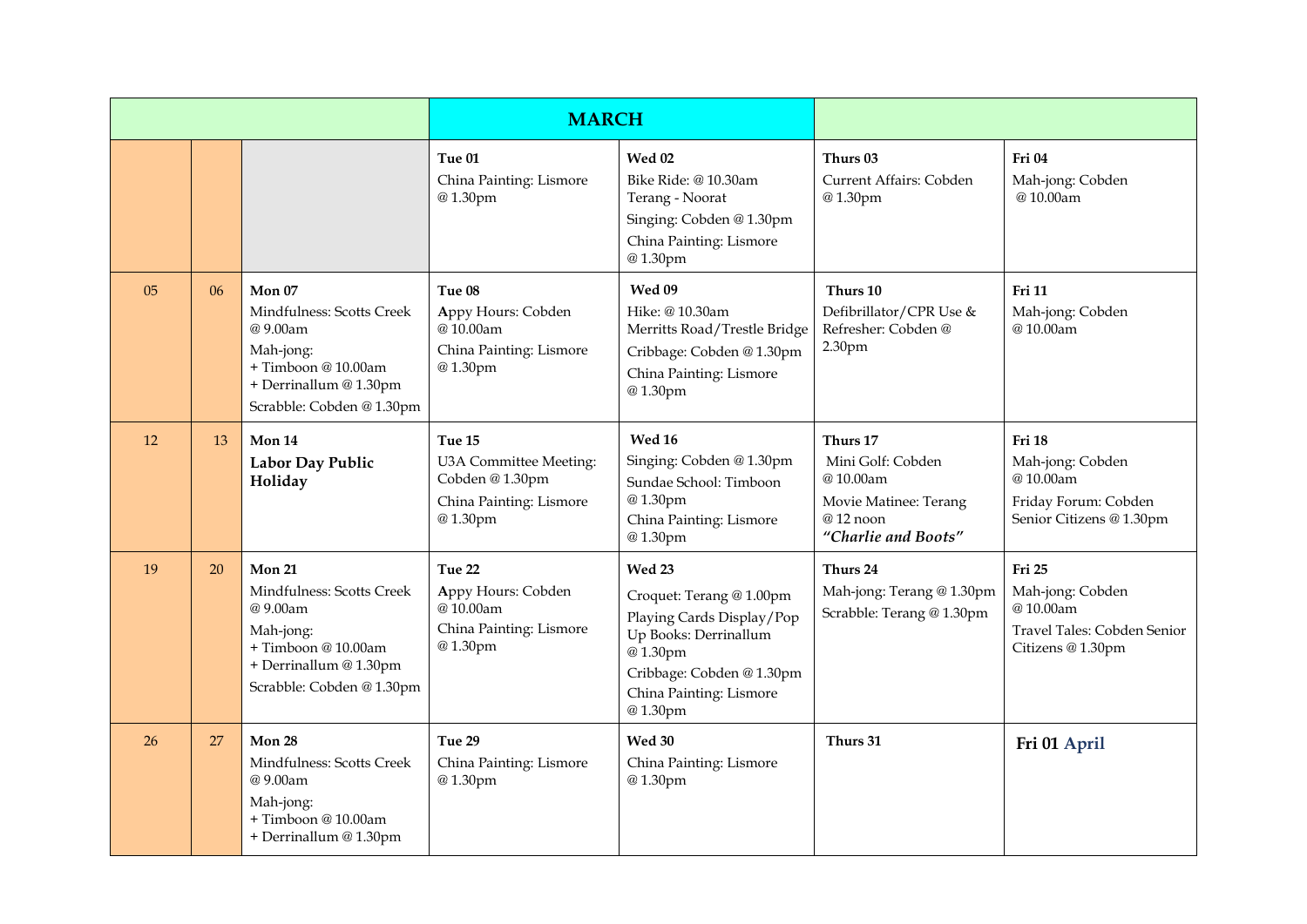|    |    |                                                                                                                                                             | <b>APRIL</b>                                                                                                             |                                                                                                                     |                                                                                                    |                                                                                            |
|----|----|-------------------------------------------------------------------------------------------------------------------------------------------------------------|--------------------------------------------------------------------------------------------------------------------------|---------------------------------------------------------------------------------------------------------------------|----------------------------------------------------------------------------------------------------|--------------------------------------------------------------------------------------------|
| 02 | 03 | Mon 04<br>Mindfulness: Scotts Creek<br>@9.00am<br>Mah-jong:<br>+ Timboon @ 10.00am<br>+ Derrinallum @ 1.30pm<br>Scrabble: Cobden<br>@1.30pm                 | Tue 05<br>Appy Hours: Cobden<br>@10.00am<br>China Painting: Lismore<br>@1.30pm                                           | Wed 06<br>Bike Ride: @ 10.30am<br>Location TBC<br>Singing: Cobden @ 1.30pm<br>China Painting: Lismore<br>@1.30pm    | Thurs 07<br>Current Affairs: Cobden<br>@1.30pm                                                     | Fri 08<br>Mah-jong: Cobden<br>@10.00am                                                     |
| 09 | 10 | Mon 11<br>Mindfulness: Scotts Creek<br>@ 9.00am<br>Mah-jong:<br>+ Timboon @ 10.00am<br>+ Derrinallum @ 1.30pm<br>Coffee & Books: Noorat &<br>Cobden @1.30pm | Tue 12<br>China Painting: Lismore<br>@1.30pm                                                                             | Wed 13<br>Hike: @ 10.30am<br><b>Location TBC</b><br>Cribbage: Cobden @ 1.30pm<br>China Painting: Lismore<br>@1.30pm | Thurs 14                                                                                           | Fri 15<br><b>Good Friday</b><br><b>Public Holiday</b>                                      |
| 16 | 17 | Mon 18<br><b>Easter Monday</b><br><b>Public Holiday</b>                                                                                                     | Tue 19<br>Appy Hours: Cobden<br>@10am<br>U3A Committee Meeting:<br>Cobden @11.00am<br>China Painting: Lismore<br>@1.30pm | <b>Wed 20</b><br>Singing: Cobden<br>@1.30pm<br>China Painting: Lismore<br>@1.30pm                                   | Thurs 21<br>Mini Golf: Cobden<br>@10.00am<br>Movie Matinee: Terang<br>@12 noon<br>Movie & time TBC | Fri 22<br>Mah-jong: Cobden<br>@10.00am                                                     |
| 23 | 24 | Mon 25<br><b>Anzac Day</b><br><b>Public Holiday</b>                                                                                                         | Tue 26<br>Scrabble: Cobden<br>@1.30pm<br>China Painting: Lismore<br>@1.30pm                                              | <b>Wed 27</b><br>Croquet: Terang @ 1.00pm<br>Cribbage: Cobden @ 1.30pm<br>China Painting: Lismore<br>@1.30pm        | Thurs 28<br>Mah-jong: Terang @ 1.30pm<br>Scrabble: Terang @ 1.30pm                                 | Fri 29<br>Mah-jong: Cobden<br>@10.00am<br>Travel Tales: Cobden Senior<br>Citizens @ 1.30pm |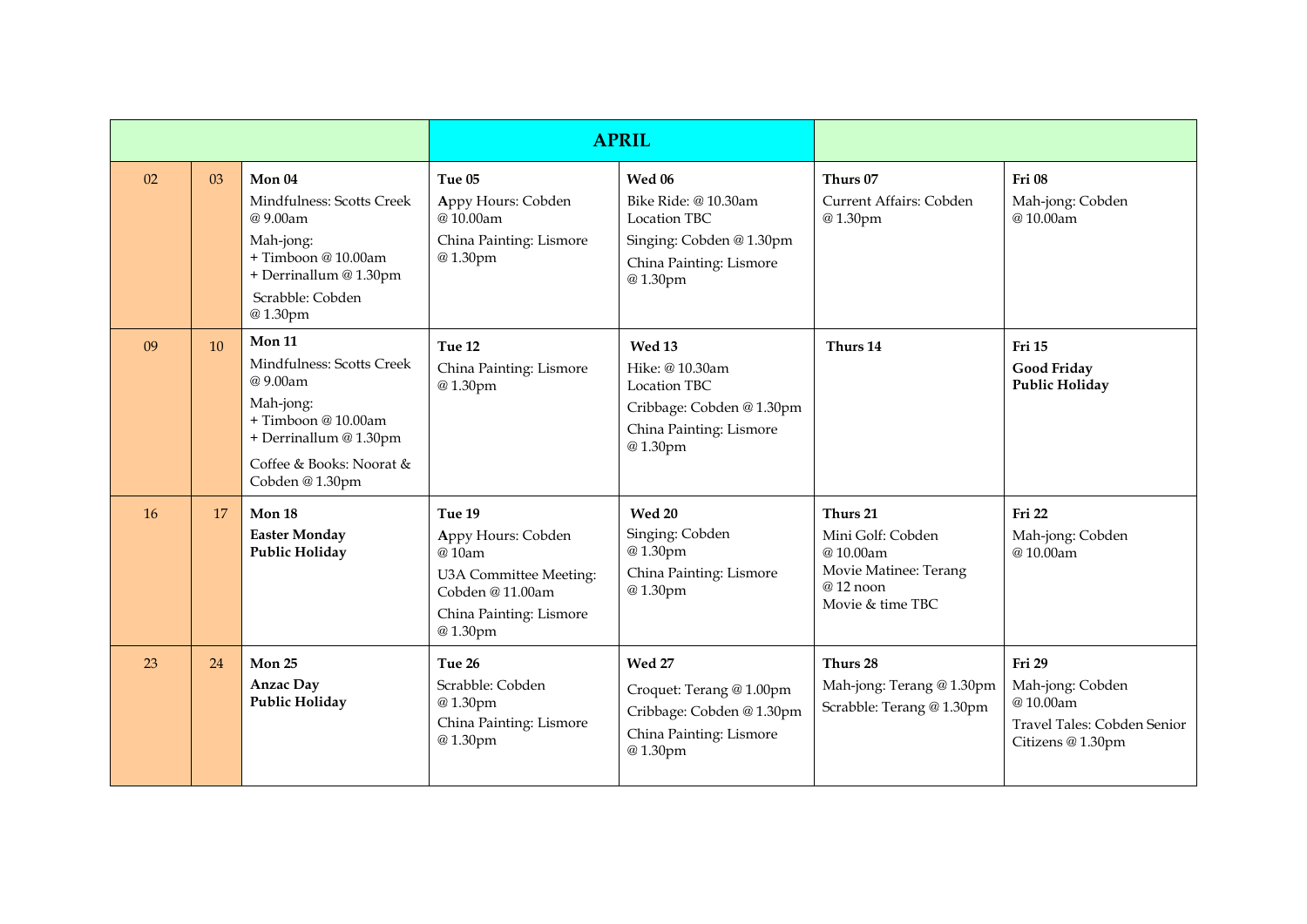# **ON-GOING U3A CORANGAMITE ACTIVITIES LIST FOR 2022**

| <b>COURSE/ACTIVITY</b>             | <b>DAY</b>                               | <b>TIME</b>        | <b>VENUE</b>                              | <b>CONTACT PERSON</b>             |  |
|------------------------------------|------------------------------------------|--------------------|-------------------------------------------|-----------------------------------|--|
| Mah-jong                           | Each Monday                              | 10.00am            | Timboon Hotel                             | Christine Honeycombe 0414 315 066 |  |
| Mah-jong                           | Each Friday                              | 10.00am            | Golf Club<br>Cobden                       | Dee Smith 0427 260 687            |  |
| Mah-jong                           | Each Monday                              | 1.30pm             | Derrinallum Library                       | Danielle Blomeley 0457 557543     |  |
| Mah-jong                           | 4 <sup>th</sup> Thursday of<br>the month | 1.30pm             | Commercial Hotel, Terang                  | Marilyn Kimber 0437 584 998       |  |
| Scrabble                           | 1st & 3rd Monday<br>of month             | 1.30pm             | Old Gym<br>Cobdenhealth                   | Linda Castaldo 0438 457 825       |  |
| Scrabble                           | 4 <sup>th</sup> Thursday of<br>Month     | 1.30pm             | <b>Commercial Hotel</b><br>Terang         | Anne Corbin 0428 899 126          |  |
| Let's Do Coffee &<br>Books, Noorat | 2 <sup>nd</sup> Monday of<br>month       | 2.00 <sub>pm</sub> | 137 Glenormiston Road<br>Noorat           | Eve Black 5592 5333               |  |
| Let's Do Coffee &<br>Books, Cobden | 2 <sup>nd</sup> Monday of<br>month       | 1.30pm             | Old Gym<br>Cobdenhealth                   | Gary Kimber 0439 079 098          |  |
| Singing                            | $1$ st & $3$ rd<br>Wednesday of<br>month | 1.30pm             | Home of Gwen Steele,<br>8 Rix Ave, Cobden | Gary Kimber 0439 079 098          |  |
| Friday Forum                       | 3rd Friday every<br>month                | 1.30pm             | Senior Citizens Centre<br>Cobden          | Eve Black 5592 5333               |  |
| <b>Travel Tales</b>                | 4 <sup>th</sup> Friday of<br>every month | 1.30pm             | Senior Citizens Centre<br>Cobden          | Marilyn Kimber 0437 584 998       |  |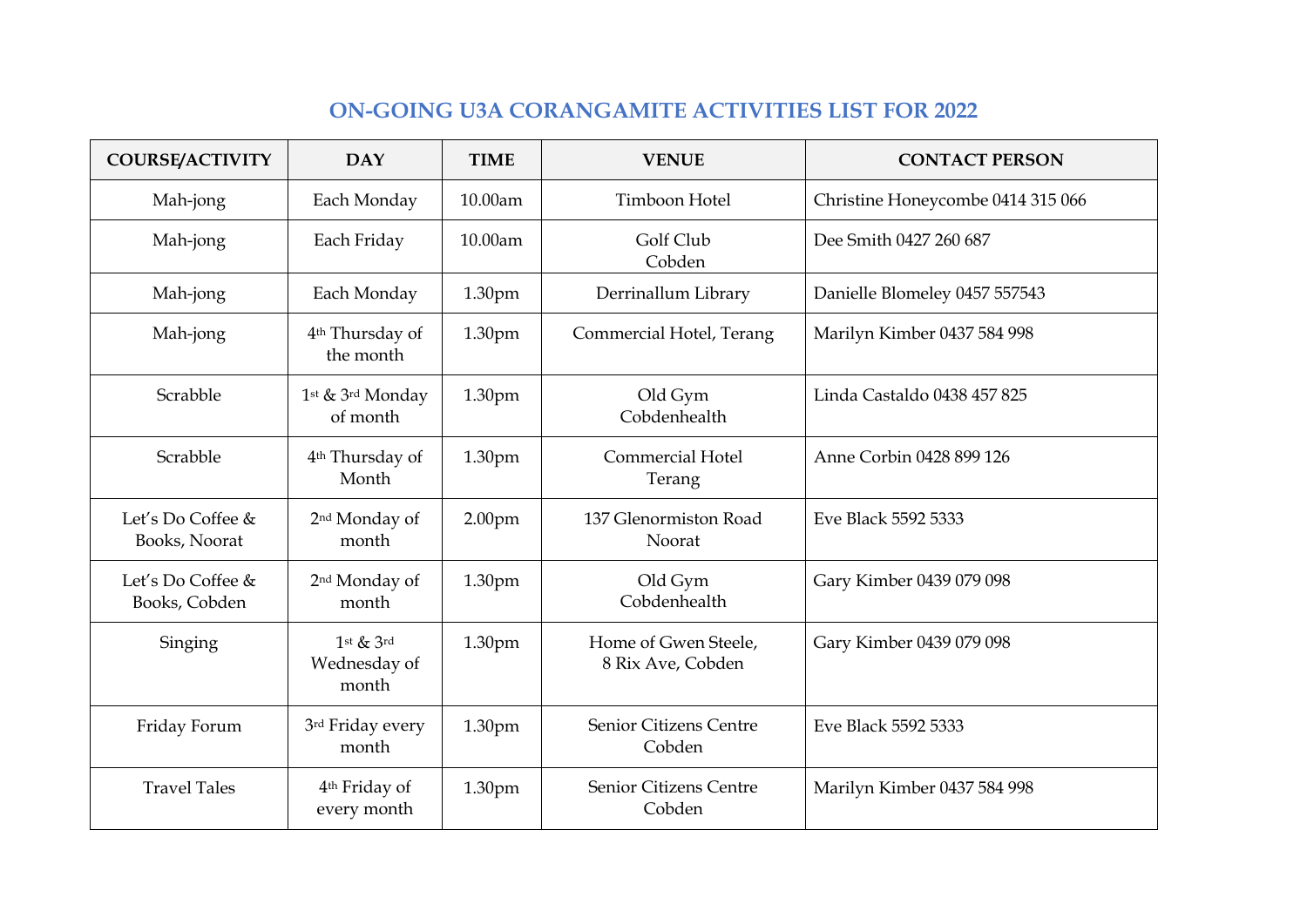# **ON-GOING U3A CORANGAMITE ACTIVITIES LIST FOR 2022**

| <b>COURSE/ACTIVITY</b> | <b>DAY</b>                                                        | <b>TIME</b>        | <b>VENUE</b>                                                        | <b>CONTACT PERSON</b>         |  |
|------------------------|-------------------------------------------------------------------|--------------------|---------------------------------------------------------------------|-------------------------------|--|
| <b>Bike Ride</b>       | 1st Wednesday of<br>month                                         | 10.30am            | Location to be advised each<br>month                                | Helen James 0409 438 044      |  |
| Hike                   | 2 <sup>nd</sup> Wednesday of<br>month                             | 10.30am            | Location to be advised each<br>month                                | Helen James 0409 438 044      |  |
| <b>Current Affairs</b> | 1 <sup>st</sup> Thursday each<br>month                            | 2.30pm             | Old Gym<br>Cobdenhealth                                             | Gary Kimber 0439 079 098      |  |
| Cribbage               | 2 <sup>nd</sup> and 4 <sup>th</sup><br>Wednesday of<br>each month | 1.30pm             | Old Gym<br>Cobdenhealth                                             | Gary Kimber 0439 079 098      |  |
| Movie Matinee          | 3rd Thursday of<br>each month                                     | 12 noon            | Commercial Hotel, Terang                                            | Gary Kimber 0439 079 098      |  |
| Appy Hours             | On a Tuesday<br>every two weeks                                   | 10.00am            | Golf Club, Cobden                                                   | Don McInnes 0448 230 248      |  |
| Croquet                | 4 <sup>th</sup> Wednesday<br>of the month                         | 1.00 <sub>pm</sub> | Croquet Club, Terang                                                | Anne Corbin 0428 899 126      |  |
| China Painting         | Each Tuesday &<br>Wednesday                                       | 1.30pm             | 67 Oman Street<br>Lismore                                           | Loris Shannon 5541 0015       |  |
| Mini Golf              | Every 3rd<br>Thursday of the<br>month                             | 10.00am            | Cobden Mini Golf<br>Grayland Street, Cobden                         | Gary Kimber 0439 079 098      |  |
| Mindfulness            | Every Monday                                                      | 9.00               | Willowglen Retreat,<br><b>Scotts Creek</b><br>In Person or via Zoom | Maureen O'Connor 0429 724 011 |  |